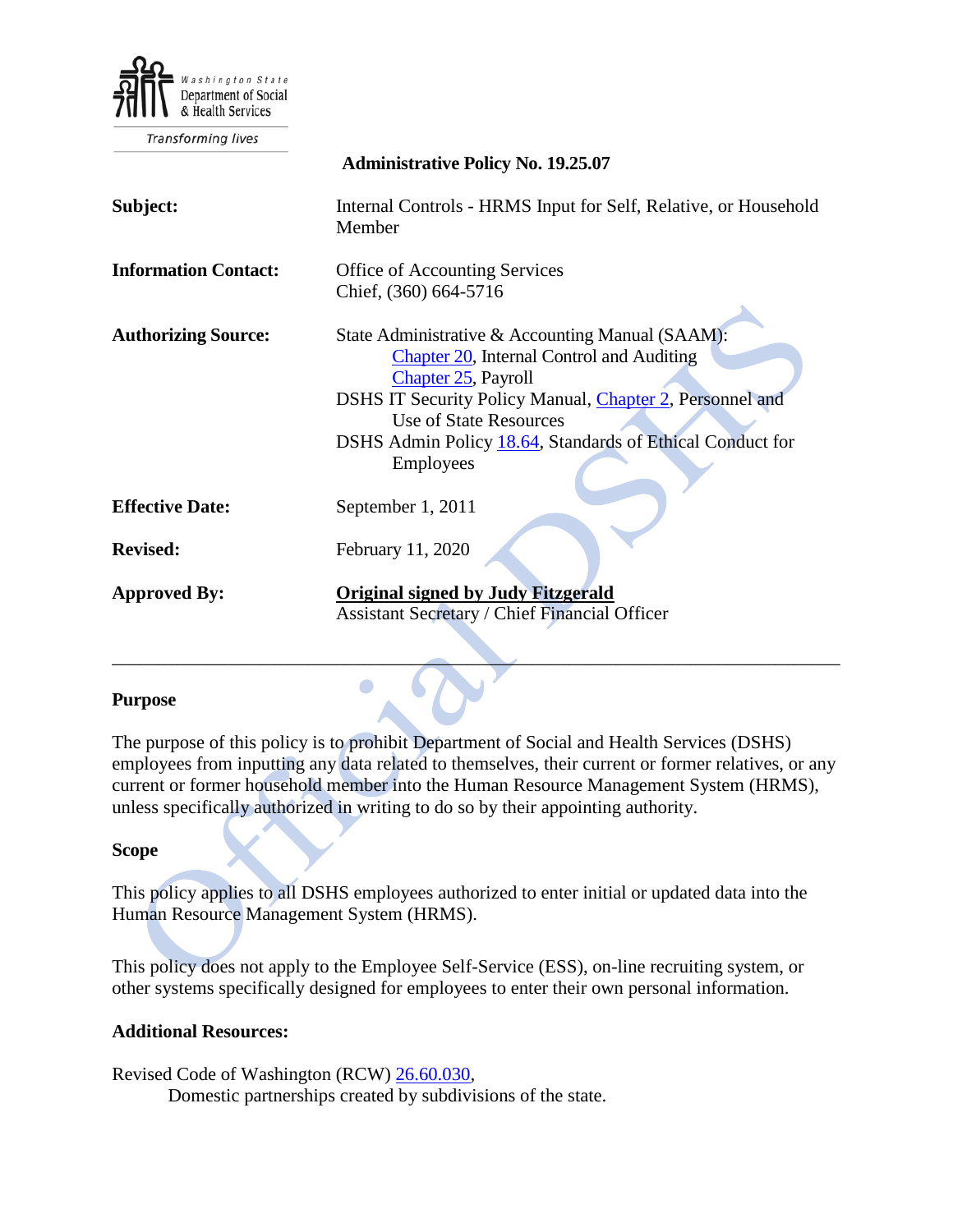Admin Policy No. 19.25.07 February 11. 2020 Page 2

# **Definitions**

**Domestic partner** means two adults who meet the requirements for a valid state registered domestic partnership as established by RCW [26.60.030](http://apps.leg.wa.gov/RCW/default.aspx?cite=26.60.030) and issued a certificate of state registered domestic partnership by the secretary of state.

**Department** refers to the Department of Social and Health Services (DSHS)

**On-line recruiting system** means the, web-based tool for managing the process of filling positions (e.g., classified, management, exempt) within Washington state government. This term does not refer to Neo-Gov.

**Employee** means an individual in DSHS who:

- 1. Is paid a salary, or wages, and receives benefits for work performed for the department;
- 2. Has been issued a state employee identification number;
- 3. Is recognized as a state employee by the state Department of Enterprise Services (DES); and
- 4. Is paid through the Human Resource Management System (HRMS).

**Employee Self-Service (ESS)** is the enterprise, web-based tool operated by Washington Technology Solutions that is a feature of the state's personnel and payroll application, the Human Resource Management System (HRMS).

**Household member** means a person who resides in the same home as an employee and with whom the employee has some reciprocal, natural, or moral support relationship. This does not include a person sharing the same general house when the living style is primarily that of a dormitory or commune.

**Human Resource Management System (HRMS)** is the central personnel and payroll application for Washington State government. It serves all state government agencies, and provides a common data system.

# **Relative** means:

- 1. A parent, grandparent, spouse, sister, sister-in-law, brother, brother-in-law, child of an employee, stepparent, parent-in-law, stepchild, grandchild, foster child, legal ward, domestic partner; or
- 2. Any other blood or marital relation not covered in number 1 (above) who has an established shared, residence with the same domicile as the employee.

**Segregation or separation of duties** means to divide work responsibilities or assignments among multiple staff members in an effort to reduce the risk of error and fraudulent or inappropriate actions by one single employee performing all functions.